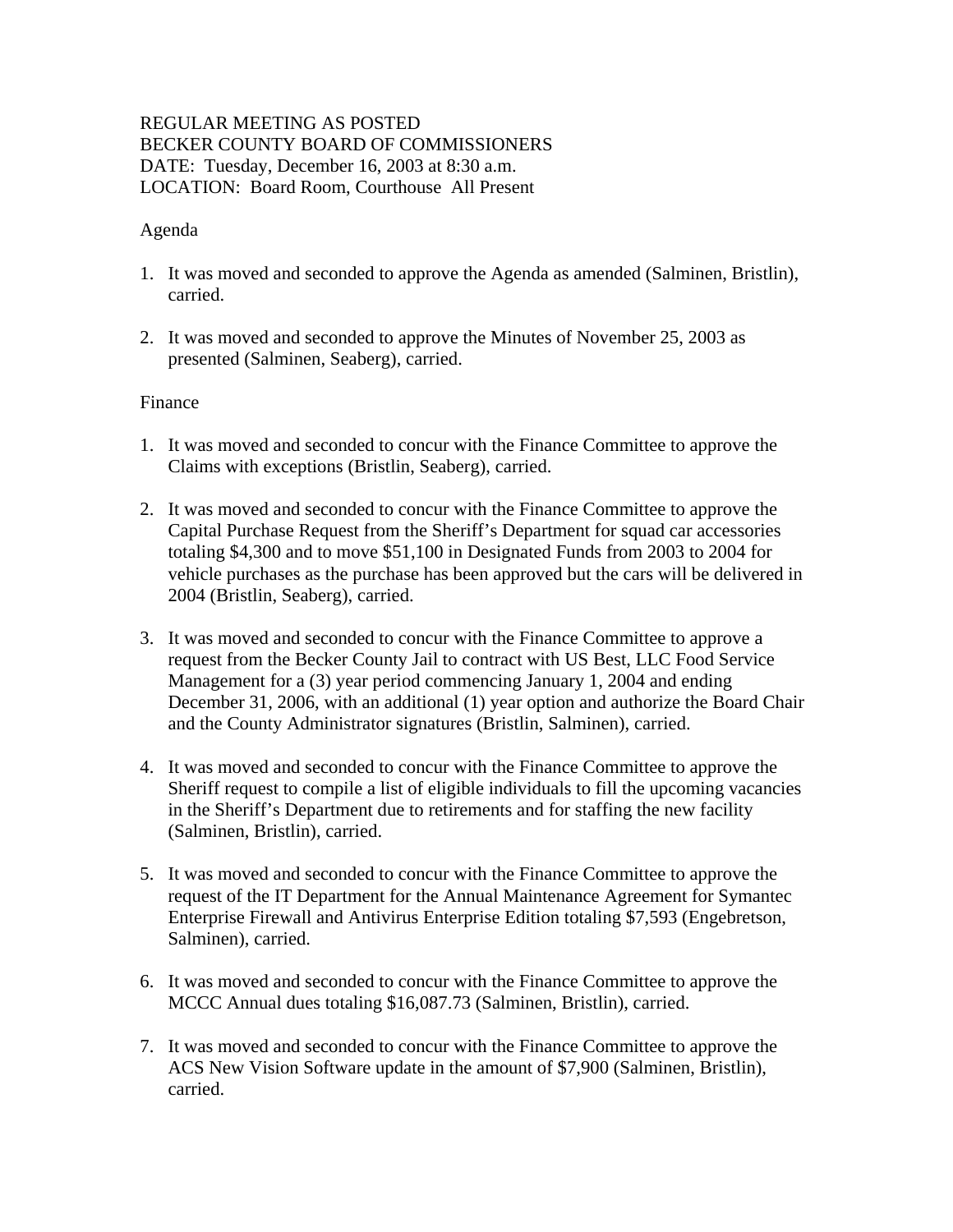- 8. It was moved and seconded to concur with the Finance Committee to approve Resolution No. 12-03-1A, Bad Debt Resolution of Hubbard County Conciliation Court to remove the receivable amount from the financial records of the Becker County Natural Resources Management Office and discontinue all courses of action to collect (Engebretson, Salminen), carried.
- 9. It was approved and seconded to concur with the Finance Committee to approve electrical work for Motor Vehicle in the amount of \$600 (Bristlin, Seaberg), carried.
- 10. It was moved and seconded to establish a 02 Fund with a 2004 Budget of 1.7 million in both revenue (includes bond issue) and expenditures for Sunnyside Care Center. A plan was put together by the contractor for completion and payment dates to help with cash flow (Bristlin, Salminen), carried.

Auditor – No Licenses & Permits. Bids will be presented on December 23, 2003.

# Human Resources

- 1. It was moved and seconded to pass Resolution No. 12-03-1A to modify the work period of law enforcement employees (correctional officers and duties) due to the payroll system changes. It was resolved to continue with a 28-day work period throughout the year with the exception of the time frame in which the law enforcement employees receive a second paycheck in a month. For these two time frames (July and December) the work period will be 14 days. This will be implemented starting in January 2004 (Bristlin, Engebretson), carried.
- 2. It was moved and seconded to approve accumulated vacation carry-over from 2003 to 2004 for John Steinhaus – 24-hrs; Bernard Soyring – 35 hours; Patty Johnson – 64 hours (Engebretson, Seaberg), carried.

#### Human Services

- 1. It was moved and seconded to approve the Transit Contract for 2004 and authorize the signatures of the Board Chair and County Administrator (Engebretson, Salminen), carried.
- 2. It was moved and seconded to approve the Bus Garage Lease for 2004, with costs of \$450 per month, maximum of \$325 for electricity (Salminen, Engebretson), carried.
- 3. It was moved and seconded to continue to contract with Clay County to provide for a commuter bus to Fargo-Moorhead for Becker County residents. Local cost of the contract will be covered by fares charged to the riders (Bristlin, Salminen), carried.
- 4. It was moved and seconded to approve the Transit Claims (Salminen, Bristlin), carried.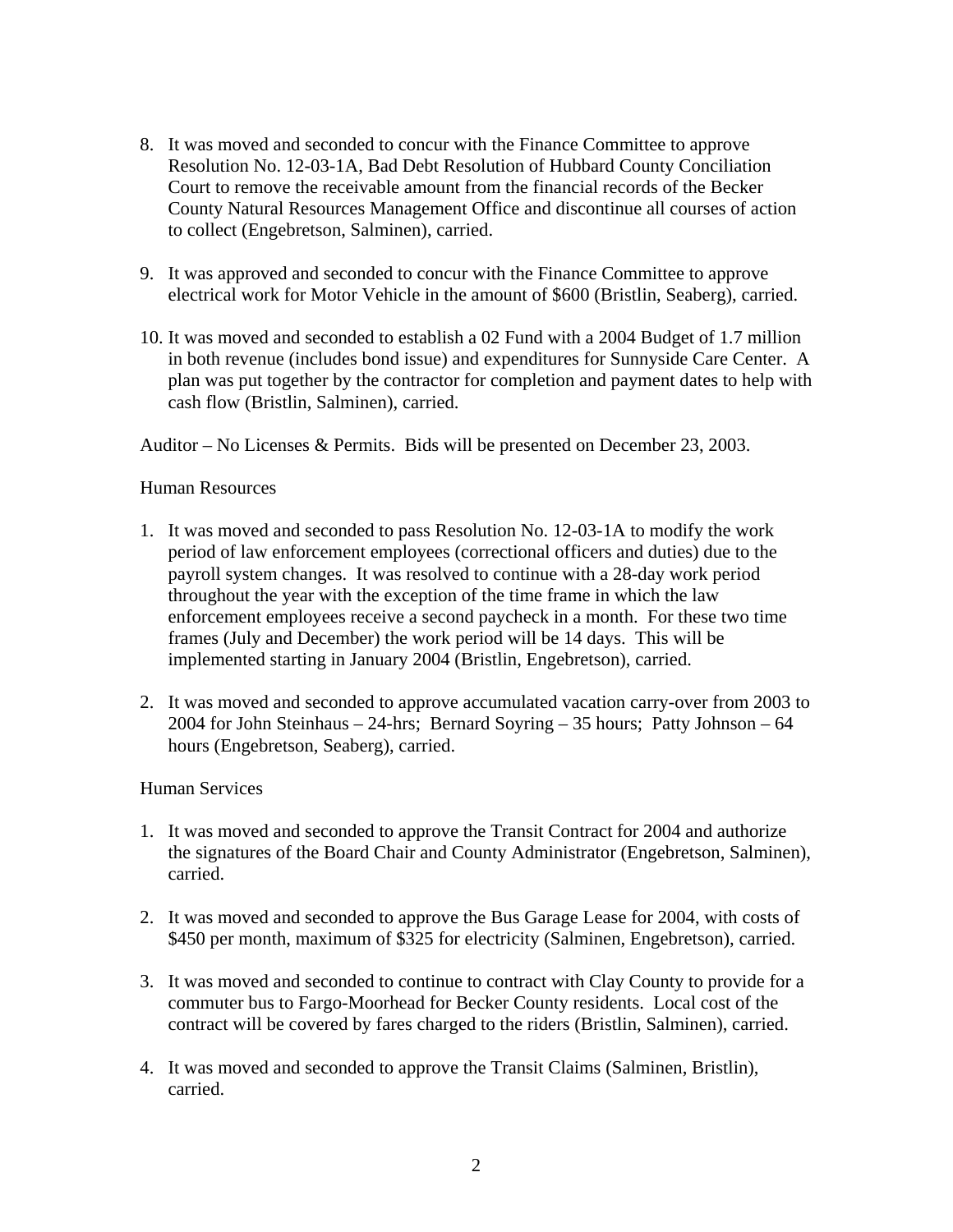- 5. It was moved and seconded to accept the plan for the Administration of the Child Care Assistance Program for the years of 2004-2005 (Salminen, Bristlin), carried.
- 6. Commissioner Engebretson will meet with the Child Care Providers and will call Sam to set up a time to meet.
- 7. It was moved and seconded to approve the Purchase of Service Contract with Eileen Anderson of Frazee to renew her license to provide adult foster care services (Salminen, Bristlin), carried.
- 8. It was moved and seconded to approve the Human Services Claims (Salminen, Bristlin), carried.
- 9. It was moved and seconded to accept the Family Services, Adult Services and Probation Placement Reports (Salminen, Seaberg), carried.

EDA – Public Hearing – Amending the Enabling Resolution

The Public Hearing was opened. Comments and questions were heard from those present. The Public Hearing was closed.

1. It was moved and seconded to amend the Enabling Resolution as reviewed by the County Attorney. Additions to the Resolution are as follows: Page 2, Item 3: All employees of the EDA shall be considered employees of Becker County and are subject to hiring, personnel, and disciplinary policies, and the compensation and payroll system adopted by Becker County. Those employees who are subject to collective bargaining agreements shall be governed by the terms of the collective bargaining agreement in addition to these rules and policies. In the event of a conflict between a labor agreement and the rules and policies of Becker County, the labor agreement shall prevail. Page 4, Item d: The EDA shall follow the budget process for County departments as provided by the County board and as implemented by the County board and County Administrator; and Item e: The EDA shall submit its administrative structure and management practices to the Becker County Board for approval (Bristlin, Seaberg), carried.

Commissioners

- 1. Reports & Correspondence:
	- a. Update on the December 3, 2003 Public Health Meeting, Commissioner Winter and Brian C. Berg, County Administrator.
	- b. Trip to Israel, Commissioner Engebretson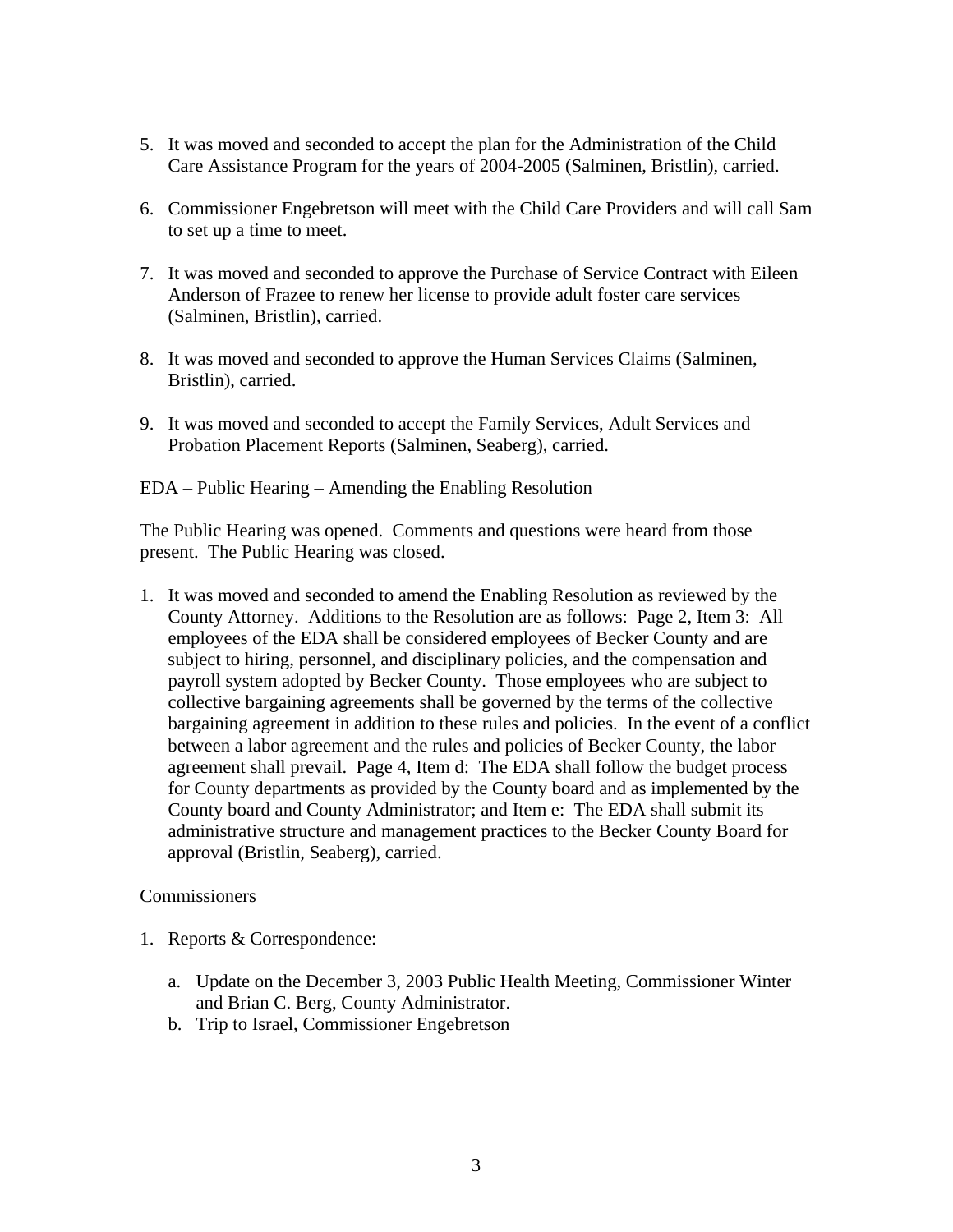### 2. Appointments:

- a. Lake Agassiz Regional Library (LARL)
	- 1) Tom McCauley, Detroit Lakes (Salminen, Seaberg), carried.
	- 2) Helen Foltz, Detroit Lakes (Bristlin, Salminen), carried.
	- 3) Sue Hovdenes, Detroit Lakes (Salminen, Bristlin), carried.
- b. It was moved and seconded to appoint Harry Salminen to the West Central Initiative Board for a three year term to replace Commissioner Engebretson on the Economic Development District Board (Engebretson, Bristlin), carried.
- c. It was moved and seconded to appoint Steve Skoog as the MCCC Alternate Delegate (Salminen, Engebtetson), carried.
- d. It was moved and seconded to appoint Terry Johnson for a 6-year term on the EDA Board and appointed Dan Aune to fill the remaining term of Mark Wagner on the EDA Board (Salminen, Bristlin), carried.
- 3. It was moved and seconded to send thank you letters to those who served before these appointments on the LARL Board (Engebretson, Salminen), carried.
- 4. It was moved and seconded to send thank you letters to those who served before these appointments on the EDA Board (Seaberg, salminen), carried.
- 5. It was moved and seconded to approve any Commissioner's attendance at the meeting at the Tamarac Wildlife Office on Wednesday, November 17, at 7:00 p.m. to discuss the division of subdivision road standards (Seaberg, Engebretson), carried.
- 6. Brad Grant, Soil & Water, presented a plaque (2003 Conservationist of the Year) to the County Board for their continued support of the Conservation programs of the Becker Soil & Water Conservation District.
- 7. It was moved and seconded to approve the Block Grant Agreement 2004 for Soil & Water and authorize the signatures of the Board Chair and County Administrator (Salminen, Bristlin), carried.
- 8. It was moved and seconded to authorize Soil & Water to use file cabinets that the County Extension Office will no longer need (Engebretson, Salminen), carried.
- 9. It was moved and seconded to approve the Soil & Water Department to continue working with the Red River CREP Advisory Team and be responsible for CREP acres in Becker County and to secure funding (Engebretson, Salminen), carried.
- 10. It was moved and seconded to approve to hold the Highway Department's 5-Year Plan on January 12, 2004 (Salminen, Seaberg), carried.